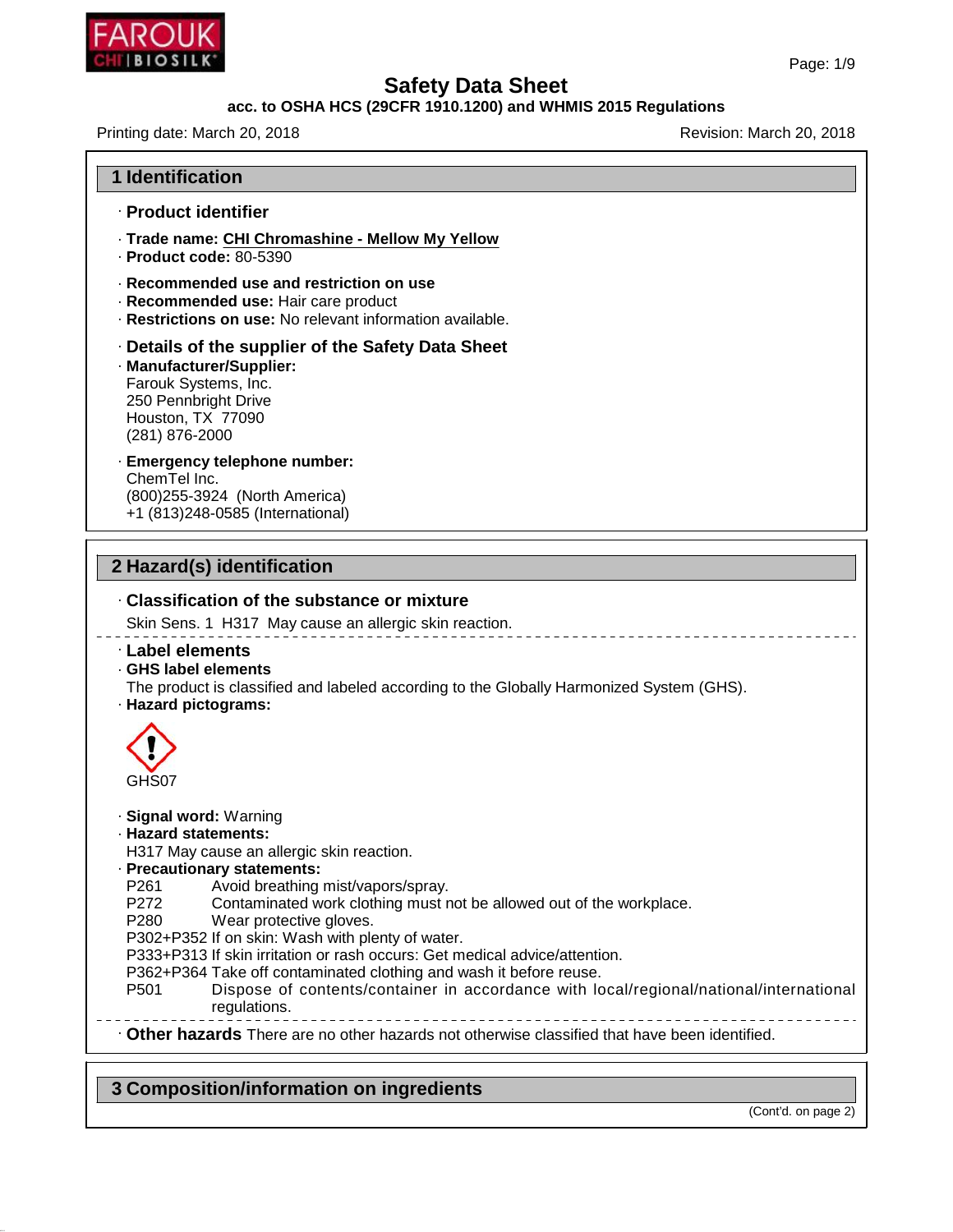

#### **acc. to OSHA HCS (29CFR 1910.1200) and WHMIS 2015 Regulations**

Printing date: March 20, 2018 **Printing date: March 20, 2018** 

## **Trade name: CHI Chromashine - Mellow MyYellow**

(Cont'd. of page 1)

#### · **Chemical characterization: Mixtures**

| Components: |                                                                                                 |         |
|-------------|-------------------------------------------------------------------------------------------------|---------|
|             | 68439-49-6 Polyethylene glycol 1100 mono(C16-C18) ethers                                        | $< 5\%$ |
|             | Eye Dam. 1, $H318$<br>$\bigcirc$ Acute Tox. 4, H302                                             |         |
|             | $56-81-5$ glycerol                                                                              | $< 5\%$ |
|             | 122-99-6 2-phenoxyethanol<br>De Acute Tox. 4, H302; Eye Irrit. 2A, H319                         | $< 1\%$ |
|             | $67-63-0$ propan-2-ol<br>ion Flam. Liq. 2, H225<br>∴ Eye Irrit. 2A, H319; STOT SE 3, H336       | 1%      |
|             | 138-86-3 limonene<br>ion Flam. Liq. 3, H226<br>1, Skin Irrit. 2, H315; Skin Sens. 1, H317       | < 0.25% |
|             | . Additional information: For the wording of the listed Hazard Statements, refer to section 16. |         |

#### **4 First-aid measures**

#### · **Description of first aid measures**

## · **After inhalation:**

Unlikely route of exposure.

Supply fresh air; consult doctor in case of complaints.

· **After skin contact:**

Product is manufactured for topical use. If irritation occurs, discontinue use and wash affected area with soap and water.

Seek medical treatment in case of complaints.

· **After eye contact:**

Remove contact lenses if worn.

Rinse opened eye for several minutes under running water. If symptoms persist, consult a doctor.

· **After swallowing:**

Rinse out mouth and then drink plenty of water.

- Do not induce vomiting; immediately call for medical help.
- · **Most important symptoms and effects, both acute and delayed:**
- May cause gastro-intestinal irritation if ingested. Allergic reactions
- · **Indication of any immediate medical attention and special treatment needed:**
- If medical advice is needed, have product container or label at hand.

Contains limonene. May produce an allergic reaction.

#### **5 Fire-fighting measures**

#### · **Extinguishing media**

46.1.6.1

- · **Suitable extinguishing agents:**
- The product is not flammable.

Use fire fighting measures that suit the environment.

· **For safety reasons unsuitable extinguishing agents:** None.

(Cont'd. on page 3)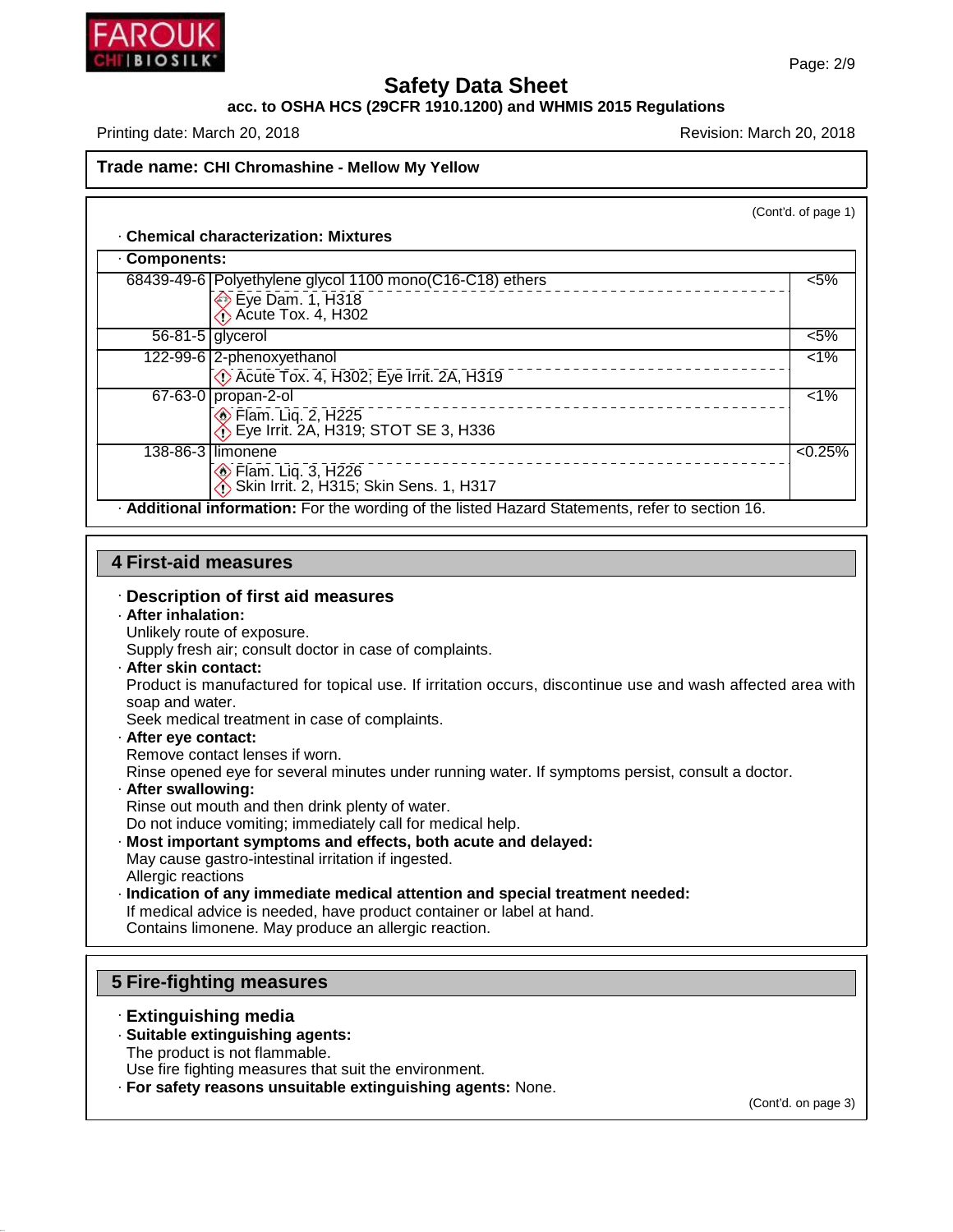## **acc. to OSHA HCS (29CFR 1910.1200) and WHMIS 2015 Regulations**

Printing date: March 20, 2018 **Printing date: March 20, 2018** Revision: March 20, 2018

**Trade name: CHI Chromashine - Mellow MyYellow**

(Cont'd. of page 2)

- · **Special hazards arising from the substance or mixture** Formation of toxic gases is possible during heating or in case of fire.
- · **Advice for firefighters**
- · **Protective equipment:**
- Wear self-contained respiratory protective device. Wear fully protective suit.

## **6 Accidental release measures**

- · **Personal precautions, protective equipment and emergency procedures** Use personal protective equipment as required. Ensure adequate ventilation.
- · **Environmental precautions** No special measures required.
- · **Methods and material for containment and cleaning up**

Towel or mop up material and collect in a suitable container. For larger spills, add sawdust, chalk or other inert binding material, then sweep up and discard. Dispose of the collected material according to regulations.

· **Reference to other sections** See Section 7 for information on safe handling. See Section 8 for information on personal protection equipment. See Section 13 for disposal information.

# **7 Handling and storage**

#### · **Handling**

46.1.6.1

- · **Precautions for safe handling:** Keep out of reach of children.
- · **Information about protection against explosions and fires:** No special measures required.
- · **Conditions for safe storage, including any incompatibilities**
- · **Requirements to be met by storerooms and receptacles:**
- Store in cool, dry conditions in well sealed receptacles.
- · **Information about storage in one common storage facility:** No special requirements.
- · **Specific end use(s)** No relevant information available.

# **8 Exposure controls/personal protection**

| Components with limit values that require monitoring at the workplace: |                                                                                                               |  |  |  |
|------------------------------------------------------------------------|---------------------------------------------------------------------------------------------------------------|--|--|--|
| 56-81-5 glycerol                                                       |                                                                                                               |  |  |  |
| PEL (USA)                                                              | Long-term value: 15 <sup>*</sup> 5 <sup>**</sup> mg/m <sup>3</sup><br>mist; *total dust **respirable fraction |  |  |  |
| TLV (USA)                                                              | TLV withdrawn-insufficient data human occup. exp.                                                             |  |  |  |
| EL (Canada)                                                            | Long-term value: 10* 3** mg/m <sup>3</sup><br>*mist; **mist, respirable                                       |  |  |  |
| EV (Canada)                                                            | Long-term value: 10 mg/m <sup>3</sup>                                                                         |  |  |  |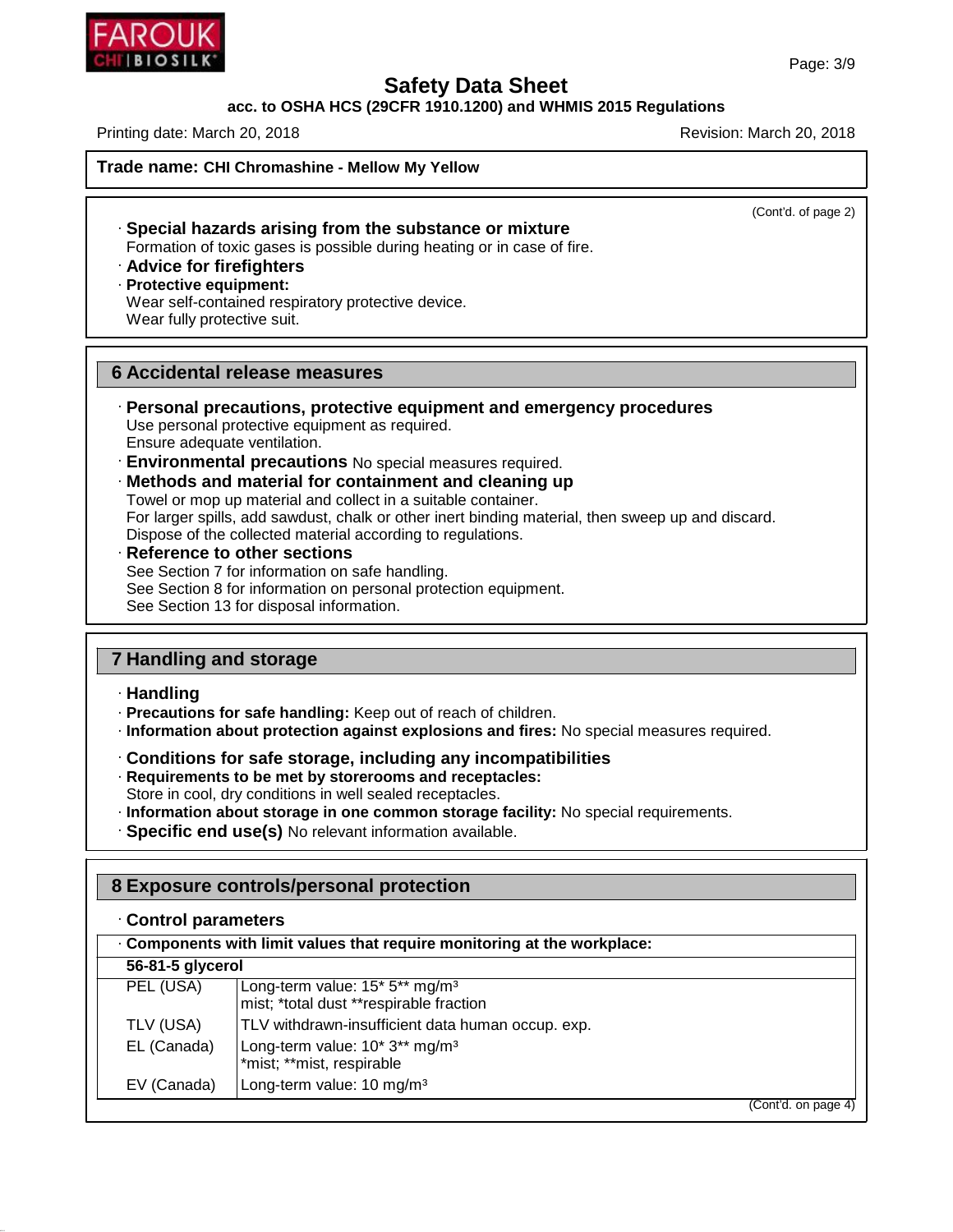

46.1.6.1

# **Safety Data Sheet**

**acc. to OSHA HCS (29CFR 1910.1200) and WHMIS 2015 Regulations**

Printing date: March 20, 2018 **Printing date: March 20, 2018** 

**Trade name: CHI Chromashine - Mellow MyYellow**

|                           | (Cont'd. of page 3)<br>LMPE (Mexico) Long-term value: 10 mg/m <sup>3</sup>                                                                               |
|---------------------------|----------------------------------------------------------------------------------------------------------------------------------------------------------|
| 122-99-6 2-phenoxyethanol |                                                                                                                                                          |
| EV (Canada)               | Long-term value: 141 mg/m <sup>3</sup> , 25 ppm                                                                                                          |
|                           | <b>Skin</b>                                                                                                                                              |
| 67-63-0 propan-2-ol       |                                                                                                                                                          |
| PEL (USA)                 | Long-term value: 980 mg/m <sup>3</sup> , 400 ppm                                                                                                         |
| REL (USA)                 | Short-term value: 1225 mg/m <sup>3</sup> , 500 ppm                                                                                                       |
|                           | Long-term value: 980 mg/m <sup>3</sup> , 400 ppm                                                                                                         |
| TLV (USA)                 | Short-term value: 984 mg/m <sup>3</sup> , 400 ppm                                                                                                        |
|                           | Long-term value: 492 mg/m <sup>3</sup> , 200 ppm<br>BEI                                                                                                  |
| EL (Canada)               | Short-term value: 400 ppm                                                                                                                                |
|                           | Long-term value: 200 ppm                                                                                                                                 |
| EV (Canada)               | Short-term value: 400 ppm                                                                                                                                |
|                           | Long-term value: 200 ppm                                                                                                                                 |
| LMPE (Mexico)             | Short-term value: 400 ppm                                                                                                                                |
|                           | Long-term value: 200 ppm<br>A4, IBE                                                                                                                      |
| 138-86-3 limonene         |                                                                                                                                                          |
| <b>WEEL (USA)</b>         | Long-term value: 30 ppm                                                                                                                                  |
|                           | · Ingredients with biological limit values:                                                                                                              |
| 67-63-0 propan-2-ol       |                                                                                                                                                          |
| BEI (USA) 40 mg/L         |                                                                                                                                                          |
|                           | Medium: urine                                                                                                                                            |
|                           | Time: end of shift at end of workweek                                                                                                                    |
|                           | Parameter: Acetone (background, nonspecific)                                                                                                             |
| · Exposure controls       |                                                                                                                                                          |
|                           | · General protective and hygienic measures:                                                                                                              |
|                           | The usual precautionary measures for handling chemicals should be followed.<br>Keep away from foodstuffs, beverages and feed.                            |
|                           | Wash hands before breaks and at the end of work.                                                                                                         |
|                           | · Engineering controls: No relevant information available.                                                                                               |
|                           | · Breathing equipment: Not required under normal conditions of use.                                                                                      |
| · Protection of hands:    |                                                                                                                                                          |
|                           | Not required under normal conditions of use.                                                                                                             |
|                           | Wear protective gloves to handle contents of damaged or leaking units.                                                                                   |
|                           | Gloves are advised for repeated or prolonged contact.<br>· Eye protection: Follow relevant national guidelines concerning the use of protective eyewear. |
|                           | · Body protection: Not required under normal conditions of use.                                                                                          |
|                           | . Limitation and supervision of exposure into the environment No special requirements.                                                                   |
|                           | · Risk management measures No special requirements.                                                                                                      |
|                           |                                                                                                                                                          |
|                           |                                                                                                                                                          |
|                           | 9 Physical and chemical properties                                                                                                                       |

(Cont'd. on page 5)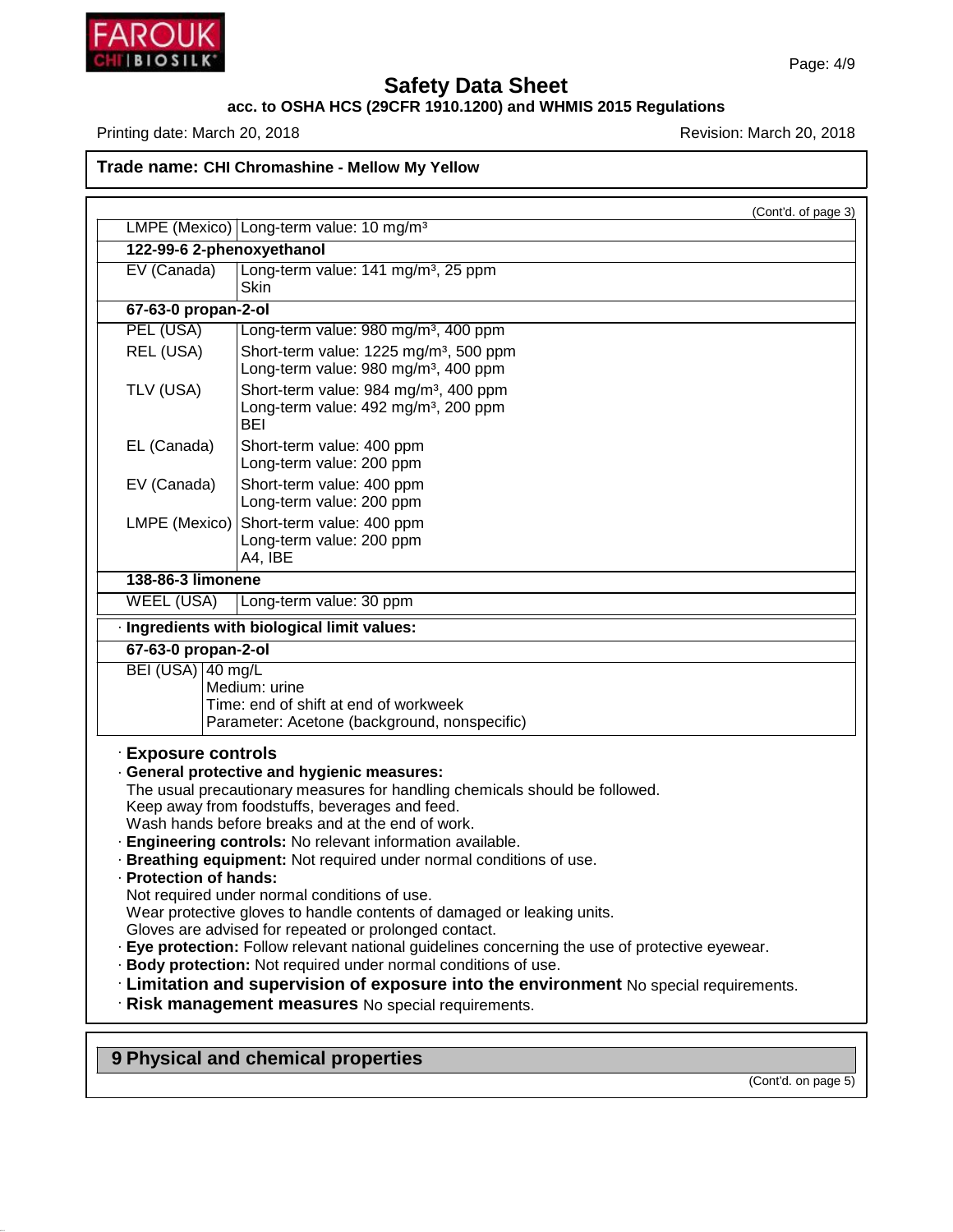

# **acc. to OSHA HCS (29CFR 1910.1200) and WHMIS 2015 Regulations**

Printing date: March 20, 2018 **Printing date: March 20, 2018** Revision: March 20, 2018

## **Trade name: CHI Chromashine - Mellow MyYellow**

|                                                            |                                               | (Cont'd. of page 4) |
|------------------------------------------------------------|-----------------------------------------------|---------------------|
| · Information on basic physical and chemical properties    |                                               |                     |
| · Appearance:                                              |                                               |                     |
| Form:                                                      | Cream.                                        |                     |
| Color:                                                     | Yellow                                        |                     |
| · Odor:<br>· Odor threshold:                               | Pleasant                                      |                     |
|                                                            | Not determined.                               |                     |
| $\cdot$ pH-value at 25 °C (77 °F):                         | $4.0 - 5.0$                                   |                     |
| · Melting point/Melting range:                             | Not determined.                               |                     |
| · Boiling point/Boiling range:                             | Not determined.                               |                     |
| · Flash point:                                             | Not applicable.                               |                     |
| · Flammability (solid, gaseous):                           | Not applicable.                               |                     |
| · Auto-ignition temperature:                               | Not determined.                               |                     |
| Decomposition temperature:                                 | Not determined.                               |                     |
| · Danger of explosion:                                     | Product does not present an explosion hazard. |                     |
| · Explosion limits                                         |                                               |                     |
| Lower:                                                     | Not determined.                               |                     |
| Upper:                                                     | Not determined.                               |                     |
| · Oxidizing properties:                                    | Non-oxidizing.                                |                     |
| · Vapor pressure:                                          | Not determined.                               |                     |
| · Density:                                                 |                                               |                     |
| <b>Relative density:</b>                                   | $0.99 - 1.01$                                 |                     |
| Vapor density:                                             | Not determined.                               |                     |
| <b>Evaporation rate:</b>                                   | Not determined.                               |                     |
| · Solubility in / Miscibility with                         |                                               |                     |
| Water:                                                     | Fully miscible.                               |                     |
| · Partition coefficient (n-octanol/water): Not determined. |                                               |                     |
| · Viscosity                                                |                                               |                     |
| Dynamic at 25 °C (77 °F):                                  | 4000-6000 cps (DV-I, Sp#6, 100RPM, 30sec)     |                     |
| Kinematic:                                                 | Not determined.                               |                     |
| · Other information                                        | No relevant information available.            |                     |

# **10 Stability and reactivity**

46.1.6.1

- · **Reactivity:** No relevant information available.
- · **Chemical stability:** Stable under normal temperatures and pressures.
- · **Thermal decomposition / conditions to be avoided:** No decomposition if used and stored according to specifications.
- · **Possibility of hazardous reactions** Reacts with strong oxidizing agents. Reacts with strong alkali. Toxic fumes may be released if heated above the decomposition point.

(Cont'd. on page 6)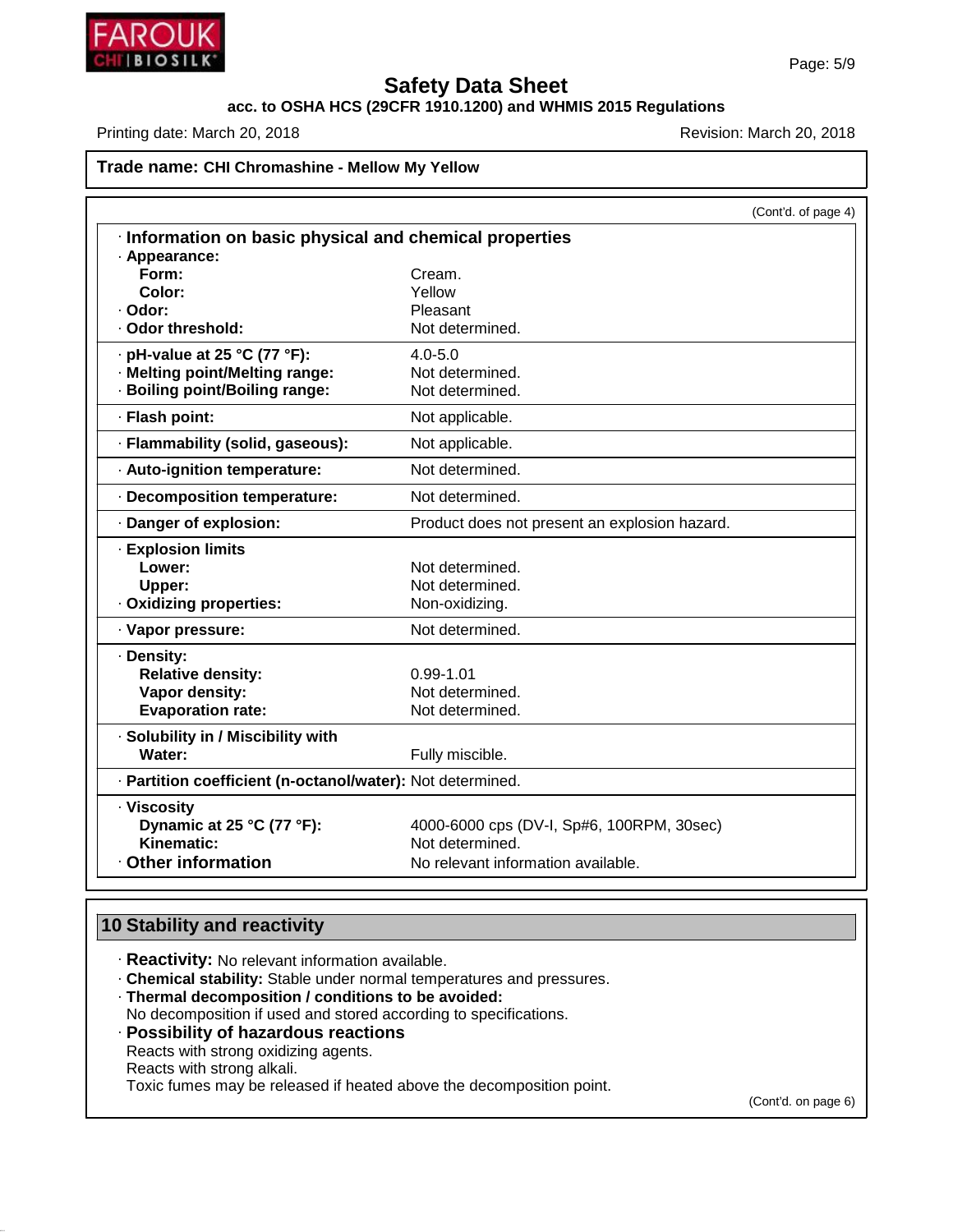

### **acc. to OSHA HCS (29CFR 1910.1200) and WHMIS 2015 Regulations**

Printing date: March 20, 2018 **Printing date: March 20, 2018** Revision: March 20, 2018

(Cont'd. of page 5)

· **Conditions to avoid** Excessive heat.

· **Incompatible materials** No relevant information available.

## · **Hazardous decomposition products**

Under fire conditions only: Carbon monoxide and carbon dioxide Nitrogen oxides (NOx)

#### **11 Toxicological information**

#### · **Information on toxicological effects**

· **Acute toxicity:** Based on available data, the classification criteria are not met.

#### · **LD/LC50 values that are relevant for classification:**

**68439-49-6 Polyethylene glycol 1100 mono(C16-C18) ethers**

Oral LD50 1,260 mg/kg (rat)

#### · **Primary irritant effect:**

- · **On the skin:** Based on available data, the classification criteria are not met.
- · **On the eye:** Based on available data, the classification criteria are not met.

#### · **Sensitization:**

Sensitizing effect by skin contact is possible with prolonged exposure.

- Contains limonene. May produce an allergic reaction.
- · **IARC (International Agency for Research on Cancer):**

Present in trace quantities.

13463-67-7 titanium dioxide 2B

#### · **NTP (National Toxicology Program):**

None of the ingredients are listed.

## · **OSHA-Ca (Occupational Safety & Health Administration):**

None of the ingredients are listed. · **Probable route(s) of exposure:**

Ingestion.

Eye contact.

Skin contact.

- · **Germ cell mutagenicity:** Based on available data, the classification criteria are not met.
- · **Carcinogenicity:** Based on available data, the classification criteria are not met.
- · **Reproductive toxicity:** Based on available data, the classification criteria are not met.
- · **STOT-single exposure:** Based on available data, the classification criteria are not met.
- · **STOT-repeated exposure:** Based on available data, the classification criteria are not met.
- · **Aspiration hazard:** Based on available data, the classification criteria are not met.

### **12 Ecological information**

#### · **Toxicity**

46.1.6.1

· **Aquatic toxicity**

**68439-49-6 Polyethylene glycol 1100 mono(C16-C18) ethers**

 $LC50$  | 0.5 mg/l (zebra fish)

(Cont'd. on page 7)

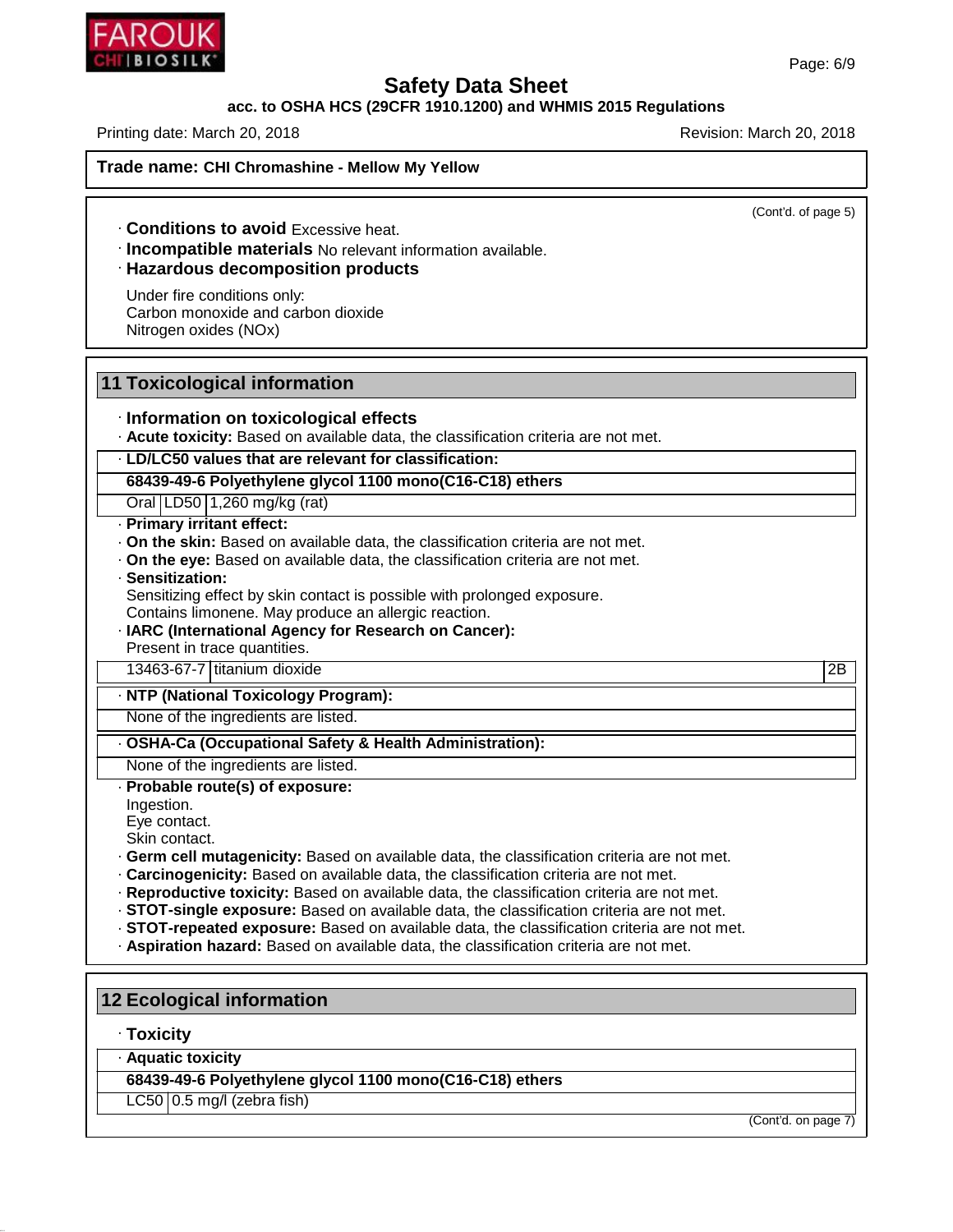

## **acc. to OSHA HCS (29CFR 1910.1200) and WHMIS 2015 Regulations**

Printing date: March 20, 2018 **Printing date: March 20, 2018** Revision: March 20, 2018

**Trade name: CHI Chromashine - Mellow MyYellow**

(Cont'd. of page 6)

- · **Persistence and degradability** No relevant information available.
- · **Bioaccumulative potential:** No relevant information available.
- · **Mobility in soil:** No relevant information available.
- · **Additional ecological information**
- · **General notes:**

Negative ecological effects are, according to the current state of knowledge, not expected.

- · **Results of PBT and vPvB assessment**
- · **PBT:** Not applicable.
- · **vPvB:** Not applicable.
- · **Other adverse effects** No relevant information available.

# **13 Disposal considerations**

## · **Waste treatment methods**

· **Recommendation:**

46.1.6.1

Smaller quantities can be disposed of with household waste.

Small amounts may be diluted with plenty of water and washed away. Dispose of bigger amounts in accordance with Local Authority requirements.

The user of this material has the responsibility to dispose of unused material, residues and containers in compliance with all relevant local, state and federal laws and regulations regarding treatment, storage and disposal for hazardous and nonhazardous wastes.

#### · **Uncleaned packagings**

· **Recommendation:** Disposal must be made according to official regulations.

| <b>14 Transport information</b>                                                     |                 |
|-------------------------------------------------------------------------------------|-----------------|
| · UN-Number<br>· DOT, ADR, IMDG, IATA                                               | Not regulated.  |
| $\cdot$ UN proper shipping name<br>· DOT, ADR, IMDG, IATA                           | Not regulated.  |
| · Transport hazard class(es)                                                        |                 |
| · DOT, ADR, IMDG, IATA<br>· Class                                                   | Not regulated.  |
| · Packing group<br>· DOT, ADR, IMDG, IATA                                           | Not regulated.  |
| · Environmental hazards<br>· Marine pollutant:                                      | No.             |
| · Special precautions for user                                                      | Not applicable. |
| · Transport in bulk according to Annex II of<br><b>MARPOL73/78 and the IBC Code</b> | Not applicable. |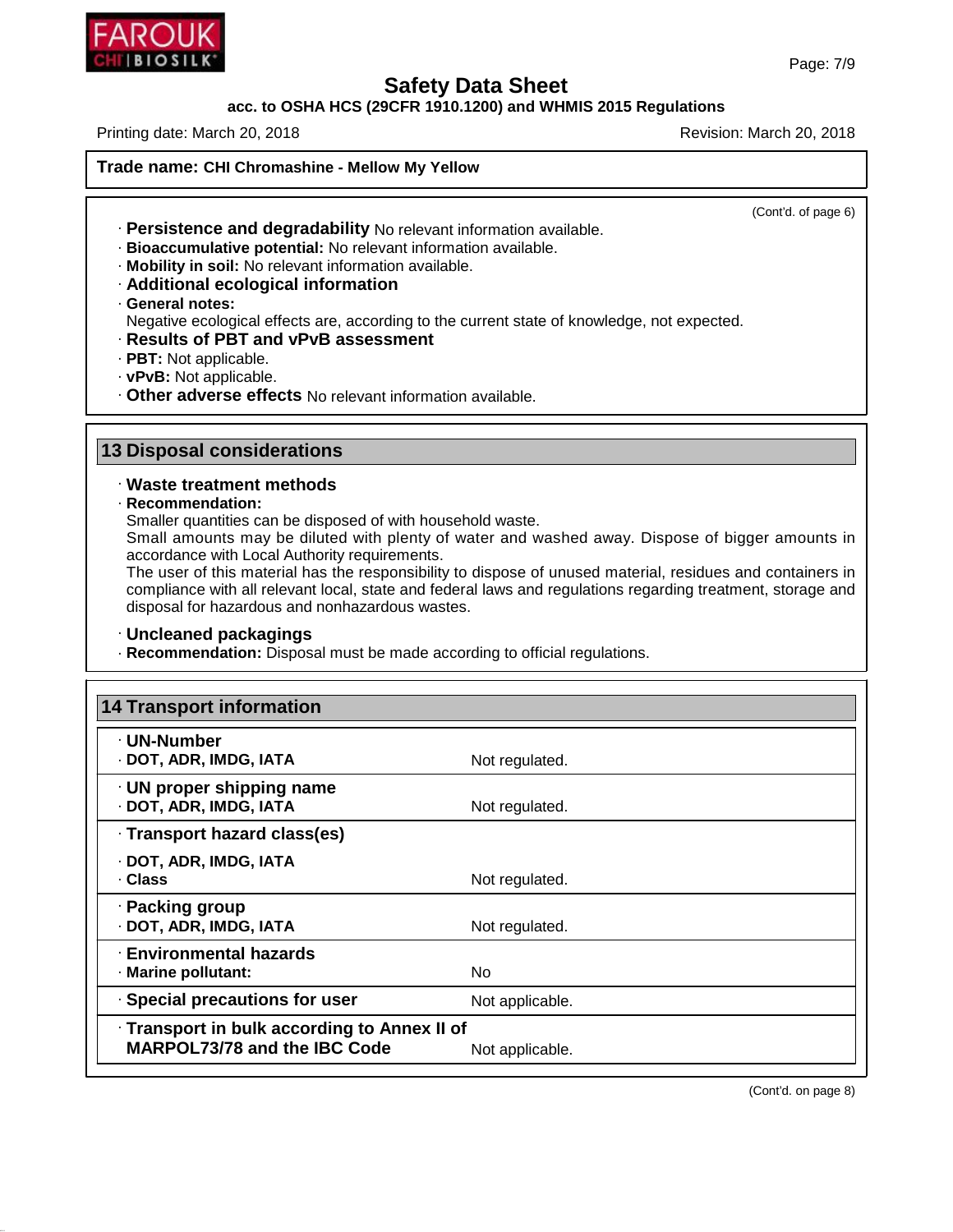

**acc. to OSHA HCS (29CFR 1910.1200) and WHMIS 2015 Regulations**

Printing date: March 20, 2018 **Printing date: March 20, 2018** Revision: March 20, 2018

#### **Trade name: CHI Chromashine - Mellow MyYellow**

(Cont'd. of page 7)

| <b>15 Regulatory information</b>                                                                                                                                                                       |                 |
|--------------------------------------------------------------------------------------------------------------------------------------------------------------------------------------------------------|-----------------|
| · Safety, health and environmental regulations/legislation specific for the substance or<br>mixture<br>· United States (USA)<br>· SARA                                                                 |                 |
| · Section 302 (extremely hazardous substances):                                                                                                                                                        |                 |
| None of the ingredients are listed.                                                                                                                                                                    |                 |
| · Section 355 (extremely hazardous substances):                                                                                                                                                        |                 |
| None of the ingredients are listed.                                                                                                                                                                    |                 |
| · Section 313 (Specific toxic chemical listings):                                                                                                                                                      |                 |
| None of the ingredients are listed.                                                                                                                                                                    |                 |
| · TSCA (Toxic Substances Control Act)                                                                                                                                                                  |                 |
| All ingredients are listed.                                                                                                                                                                            |                 |
| · Proposition 65 (California)<br>Chemicals known to cause cancer:<br>Reference to titanium dioxide is based on unbound respirable particles and is not generally applicable to<br>product as supplied. |                 |
| 13463-67-7 titanium dioxide                                                                                                                                                                            |                 |
| . Chemicals known to cause reproductive toxicity for females:                                                                                                                                          |                 |
| None of the ingredients are listed.                                                                                                                                                                    |                 |
| . Chemicals known to cause reproductive toxicity for males:                                                                                                                                            |                 |
| None of the ingredients are listed.                                                                                                                                                                    |                 |
| Chemicals known to cause developmental toxicity:                                                                                                                                                       |                 |
| None of the ingredients are listed.                                                                                                                                                                    |                 |
| · EPA (Environmental Protection Agency):                                                                                                                                                               |                 |
| None of the ingredients are listed.                                                                                                                                                                    |                 |
| · IARC (International Agency for Research on Cancer):<br>Present in trace quantities.                                                                                                                  |                 |
| 13463-67-7 titanium dioxide                                                                                                                                                                            | $\overline{2B}$ |
| · NIOSH-Ca (National Institute for Occupational Safety and Health):<br>Present in trace quantities.                                                                                                    |                 |
| 60676-86-0 Silica, fused                                                                                                                                                                               |                 |
| 13463-67-7 titanium dioxide                                                                                                                                                                            |                 |
| · Canadian Domestic Substances List (DSL):                                                                                                                                                             |                 |
| All ingredients are listed.                                                                                                                                                                            |                 |

## **16 Other information**

46.1.6.1

This information is based on our present knowledge. However, this shall not constitute a guarantee for any specific product features and shall not establish a legally valid contractual relationship.

· **Date of preparation / last revision** March 20, 2018 / -

(Cont'd. on page 9)